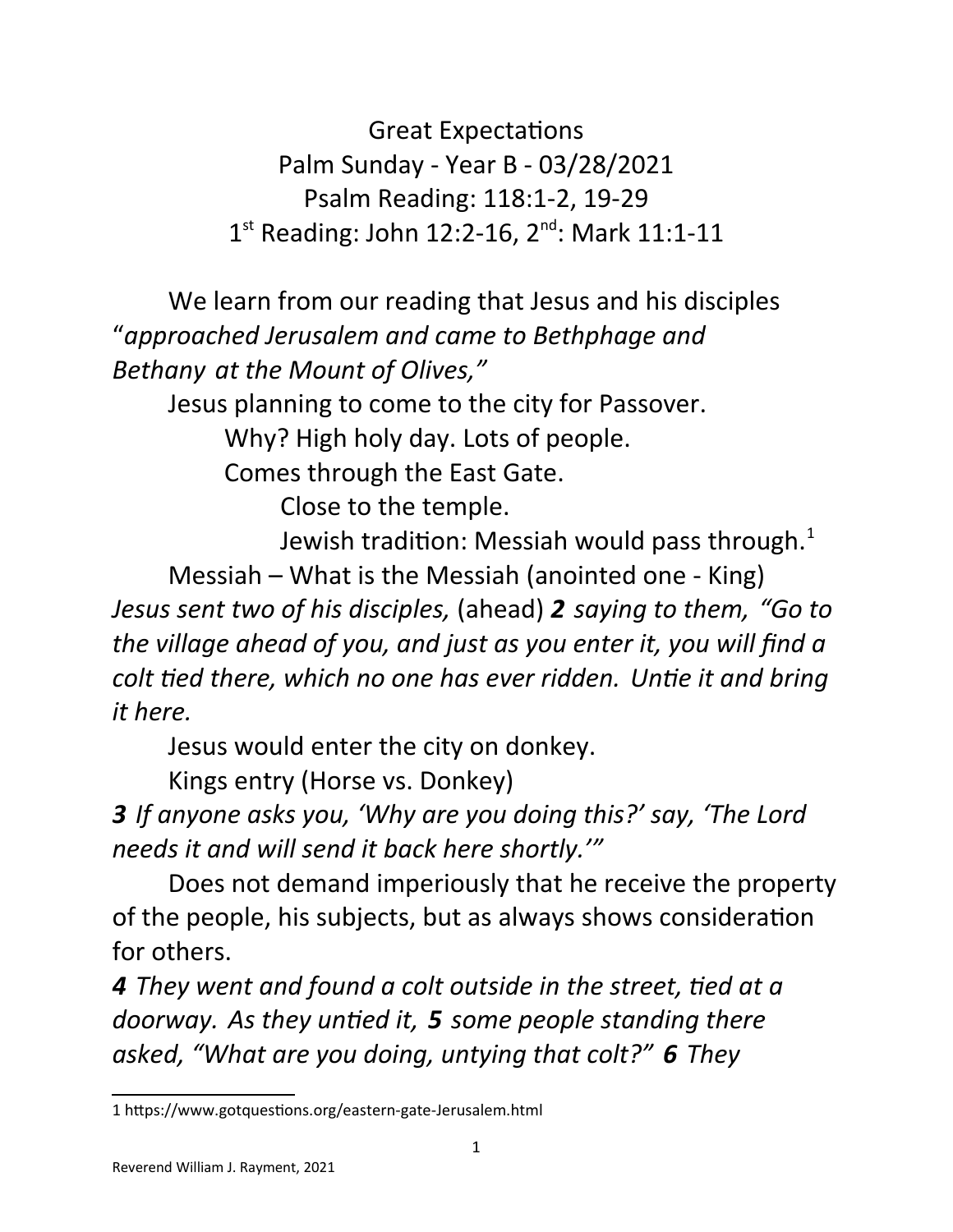*answered as Jesus had told them to, and the people let them go.*

Thought that Jesus arranged ahead of time.

*7 When they brought the colt to Jesus and threw their cloaks over it, he sat on it. 8 Many people spread their cloaks on the road, while others spread branches they had cut in the fields.*

Sign of honor and respect for Jesus.

Indeed they knew who Jesus was from his three years of ministry.

*9 Those who went ahead and those who followed shouted, "Hosanna!"*

*"Blessed is he who comes in the name of the Lord!" 10 "Blessed is the coming kingdom of our father David!" "Hosanna in the highest heaven!"*

Hosanna, Hey story...

Hosanna means "Save Us".

From Romans (what they were thinking)

From Sin is how we understand it.

*11 Jesus entered Jerusalem and went into the temple courts. He looked around at everything, but since it was already late, he went out to Bethany with the Twelve.*

Always imagine this as early in day, but must have been later. It was a good time to come, few people there and would give him some moments of peace at what would soon become the scene of tumultuous events. I don't know about you, but at times I like to to come to the sanctuary alone especially in the evening when the sun is coming in through the west windows. It opens your mind and makes you feel that you are communing more directly with God.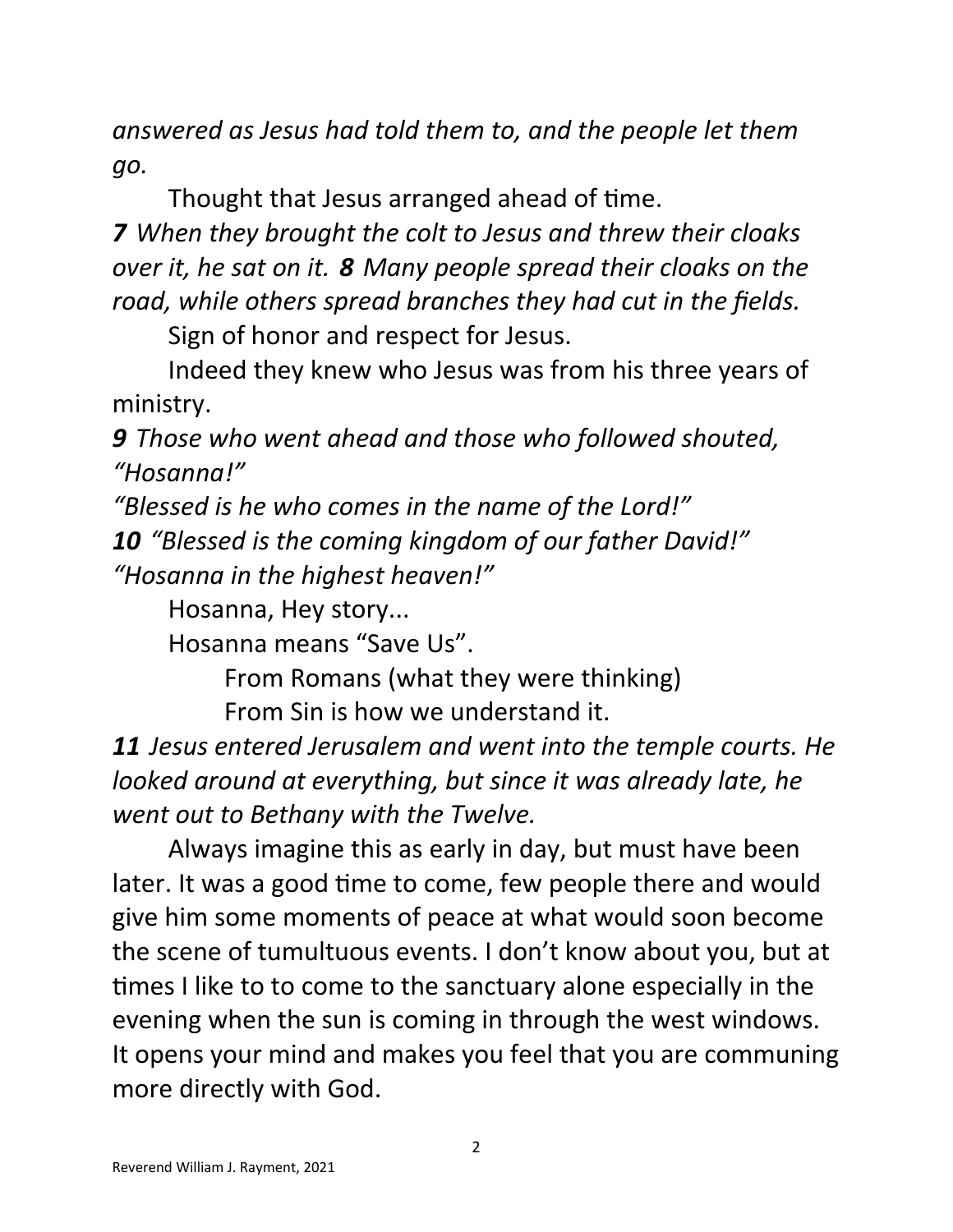So, we have this grand entrance of the Messiah into Jerusalem. This is a royal entry.

East Gate

Riding a Donkey

Comes to the Temple – first thing he does

sign of intention

What a glorious welcome! the man Jesus showered with praise. Imagine yourself in a parade.

Everyone loves you.

Long procession. You are seated on the back of a convertible waving your hand.

Everyone praises you.

And everyone has expectations of you, imprinting their own desires and solutions on you.

They all want to be saved.

It is a heady moment. And yet, for Jesus, every step the donkey takes, every moment that flickers by, is one step closer to a suffering so great that it would be unbearable for anyone except the Messiah.

The people understand Jesus is the Messiah. He is honored, praised, and his saving grace is begged for by the people in the streets.

I think it is important to remember that the very reason that Jesus was hailed as conquering hero and glorious king, was the same reason that he had to go to the Cross. It was because he was/is the Messiah. The dichotomy between how he was treated on Palm Sunday and how he was treated on Good Friday, when he was tried, crucified, and buried is stark.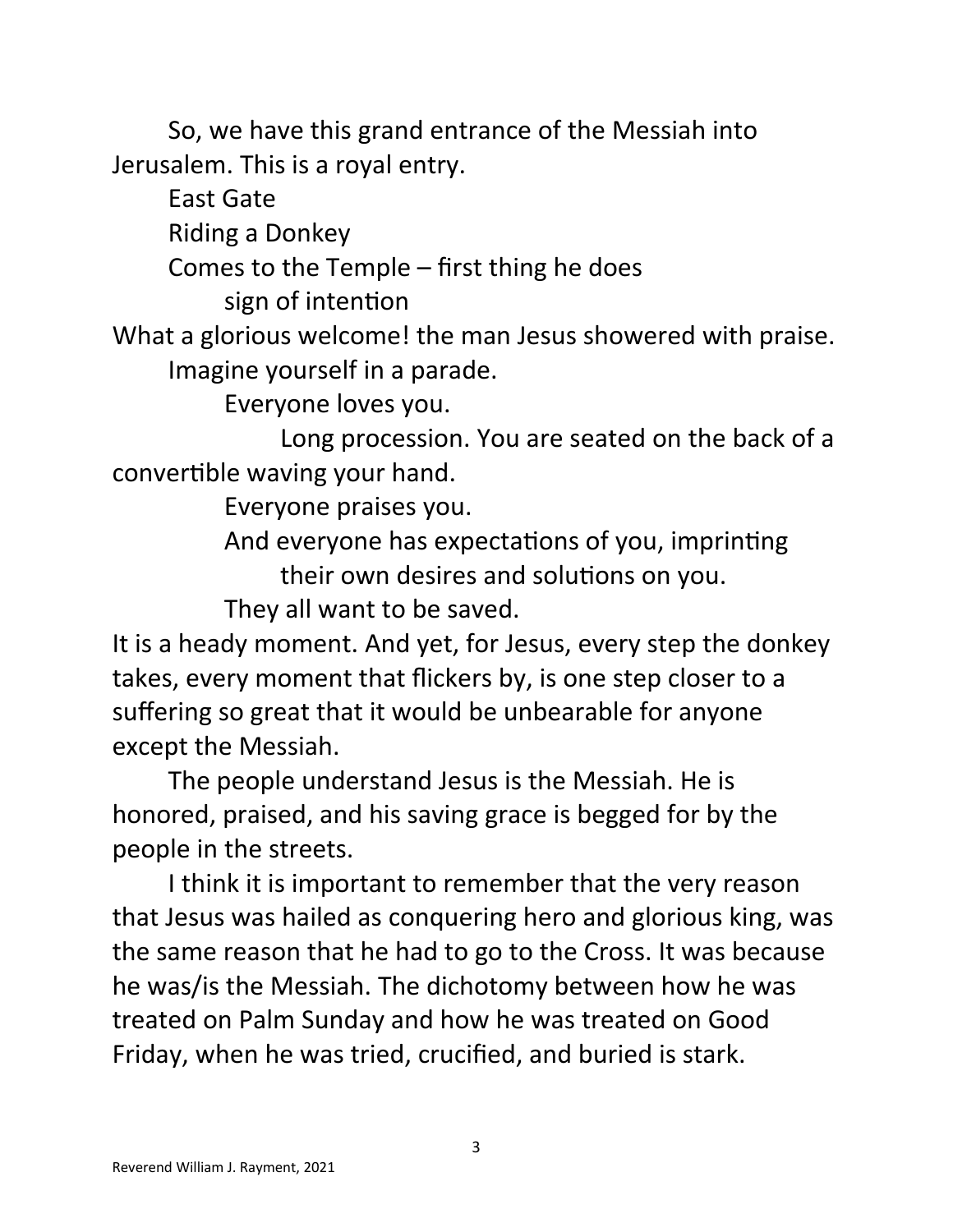How do we reconcile these two days? The truth is that we cannot have one without the other. They are two sides of the same coin. As king, Christ must be lifted up, must be glorified. It is manifest, Jesus is our savior. But Christ is our savior because of the death he suffers and so the Cross.

And there are interesting parallels between the two days.

walk of shame / lifted up / ends in sleep-death So, how are we to feel about all this? What does it mean two millennia later? Of course, we can see Palm Sunday and Good Friday through a theological lens as fulfillment of prophecy. We can see it historically as a series of incidents that happened long ago. We can see it as a morality tale, and reflect upon how the mighty have fallen. Or we can take this lesson to heart. We can recall that what Christ did there was done for us, to save us. To save us primarily from ourselves, from our own sin. What good is what Christ did for us, if we do not reform our own lives in response?

We talk a lot about becoming disciples of Christ, and how often have I said that the object of being a disciple is to become like the master. Like Christ, there will be times when everyone loves us, when we are waving at the admiring crowds, waving their palm branches and singing "Hosanna Hey". Jesus handles this time not with exuberance, but with an understanding of what such praise truly meant, he understood that much was required of him.

There will also be times when sacrifice is required. Of course, we could never bear all that Jesus bore. And we will make mistakes in our attempt to follow Christ's example. Jesus handled that time with equanimity, too. In the same way we